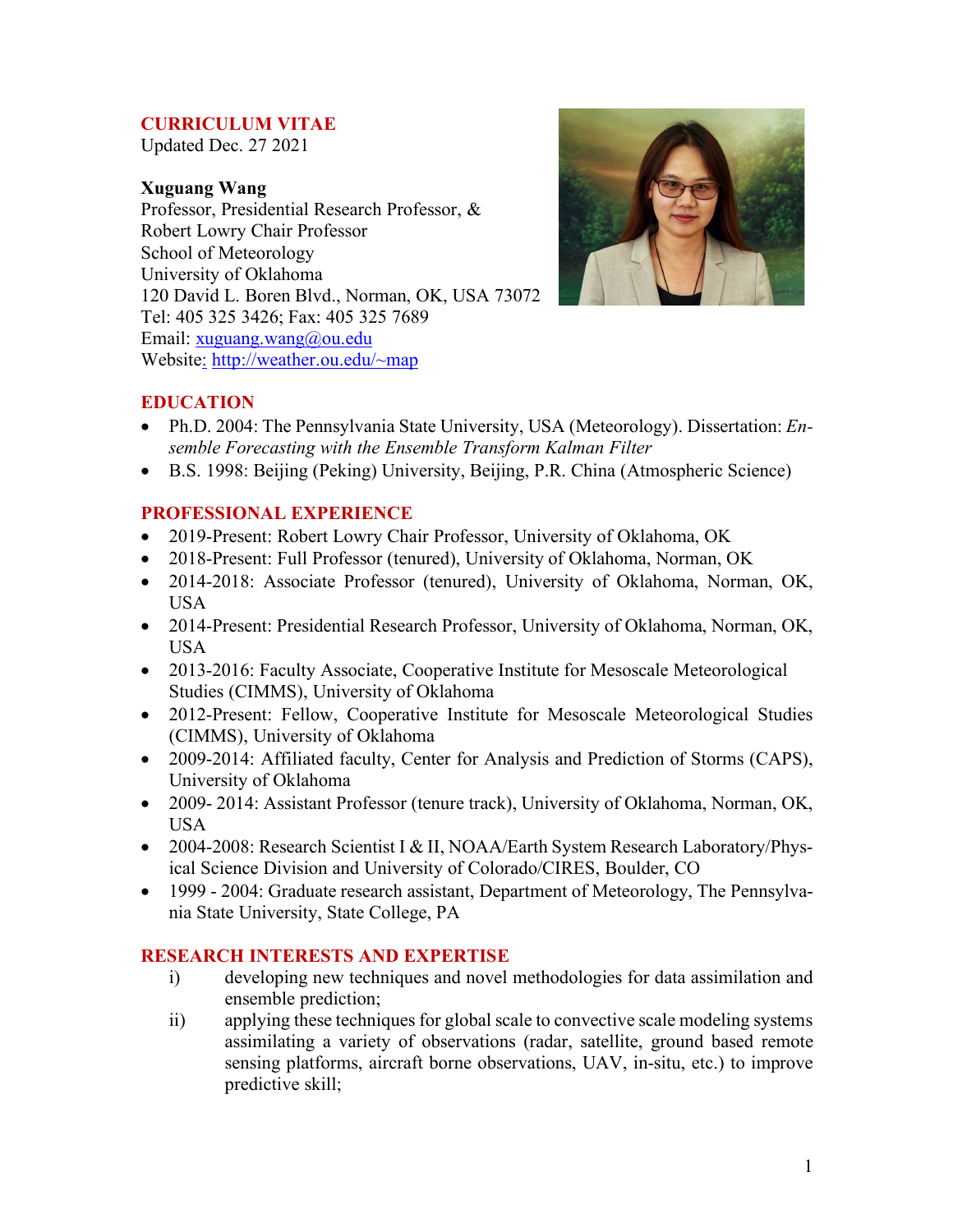- iii) improving the understanding of atmospheric predictability and dynamics through data assimilation and ensemble approaches from global to storm scales;
- iv) transitioning research and development into operations (R2O);
- v) Interdisciplinary research: interface between machine learning and data assimilation; interface between machine learning and forecast verification and postprocessing; economic values of numerical predictions

#### **SELECTED RECENT MAJOR HONORS, AWARDS AND RECOGNITION**

- 2021 125<sup>th</sup> Anniversary Alumni Fellow Award, College of Earth and Mineral Sciences, The Pennsylvania State University
- 2021 Invited to co-lead the observation and data assimilation task team to perform a year-long Congress mandated Priorities for Weather Research (PWR) study to advise Congress on how to invest the US weather research, forecasting and enterprise for the next decade
- 2020 Most influential researchers in the word, published by PLOS Biology (https://ou.edu/research-norman/news-events/2020/new-study-finds-ou-research-wellcited-impactful)
- 2020 Elected World Meteorological Organization (WMO) World Weather Research Program (WWRP) Predictability, Dynamics and Ensemble Forecasting working group member
- 2019 Robert Lowry Chair Professor, University of Oklahoma
- Top 10 most impactful atmospheric scientists in the world based on the ISI Web of Science productivity and impact analysis by Chinese Academy of Science for papers published during 2011-2015.
- Wang et al. 2013 noted as "most read in the last 12 months" by Monthly Weather Review
- 2014 Presidential Research Professorship, University of Oklahoma
- 2014 Invited speaker of National Academy of Sciences Kavli Frontiers of Science (declined due to family commitment)
- 2013 Appointed as Faculty Associate, Cooperative Institute for Mesoscale Meteorological Studies (CIMMS)
- 2012 Dean's Award for Excellence in Research and Scholarship, University of Oklahoma, USA
- 2010 NASA New Investigator Award, USA
- 2007 Innovative Research Program Award, University of Colorado/CIRES, USA

# **MAJOR SCIENTIFIC ACHIEVEMENTS**

- Lead and direct an **18**-member research team, "**M**ultiscale data **A**ssimilation and **P**redictability (**MAP**) Lab", at University of Oklahoma, conducting active research and development on data assimilation, numerical simulation/prediction, predictability and dynamics across **a wide-range of scales and atmospheric phenomena**
- Make **direct impact** on **multiple** US National Weather Service (NWS) **operational Numerical Weather Prediction (NWP) systems** through **directly implementing** advanced data assimilation approaches in these systems (see details in next section "Major Research to Operation Efforts (R2O) and Community Public Code Release")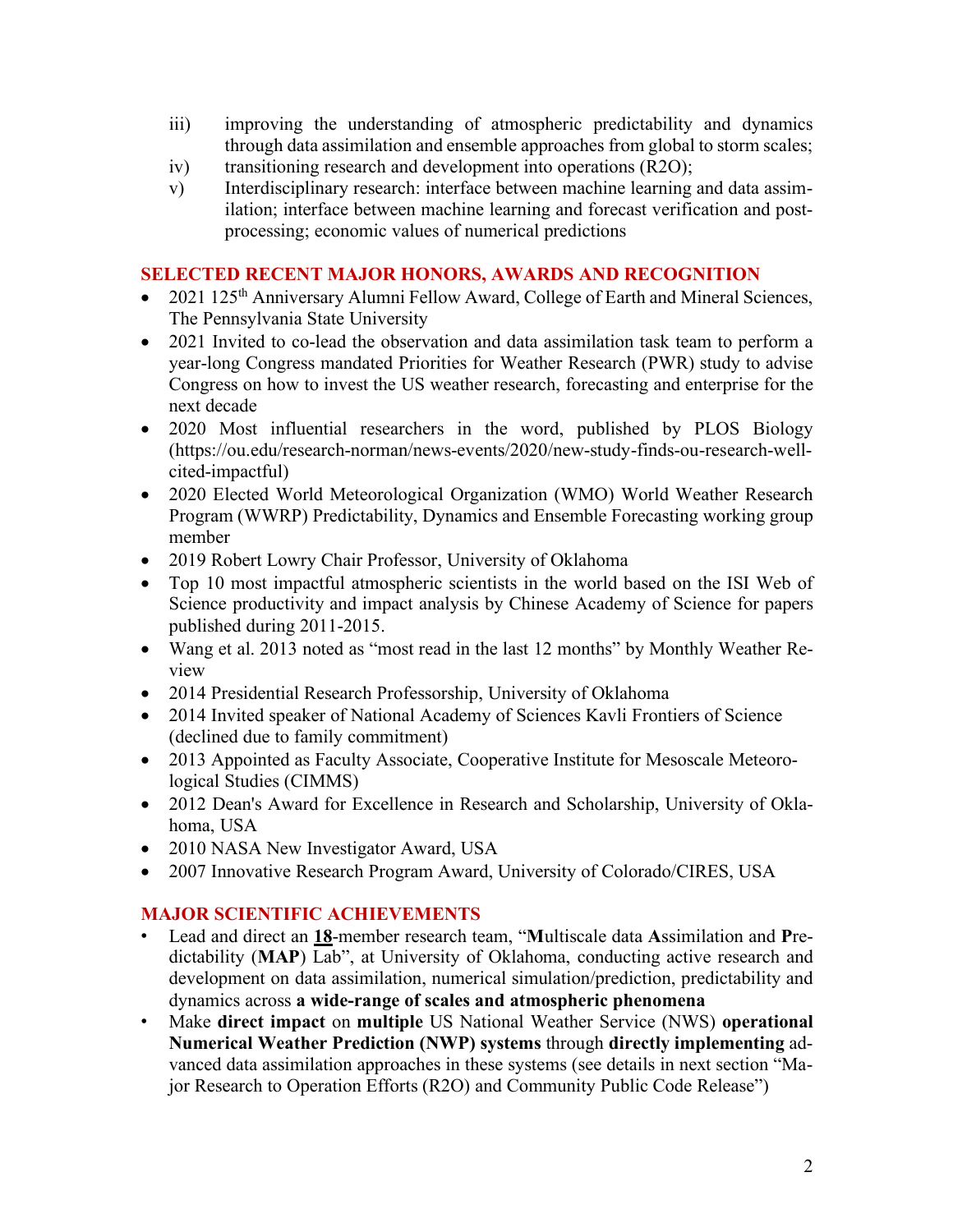- **Further develop and advance** the ensemble transform Kalman filter (ETKF) **theory and algorithm**. The algorithm has been adopted by operational numerical weather prediction centers and by the research community **worldwide**
- **Further develop and advance** the hybrid ensemble-variational data assimilation **theory and algorithm**. The algorithm has been adopted by **multiple US operational numerical weather prediction systems (GFS, HWRF, HRRR, NAM)** to improve global, hurricane and CONUS convective scale prediction
- **Develop a new** multiscale **data assimilation algorithm**, the multiscale local gain from ensemble transform Kalman filter (MLGETKF)
- **Advance radar and satellite cloudy radiance data assimilation** for convective scale numerical prediction. **Radar** data assimilation capability is adopted by US NWS **operational** convective scale prediction system, HRRR
- **Advance hurricane inner core observation assimilation**. **Radar** data assimilation capability is adopted by US NWS **operational** HWRF system.
- **Advance** convective scale **ensemble** system **design**
- **develop novel** numerical model forecast verification and calibration **methods**
- Scientific peer reviewed publication
	- o Published **100** peer reviewed journal articles.
	- o **10** additional peer reviewed papers accepted with revision and/or submitted.
	- o **15** additional peer reviewed papers to be submitted and in preparation
	- o Wang et al. 2013 noted as "**most read** in the last 12 months" by AMS journal Monthly Weather Review, and ranked top **2%** out of ~1300 papers published in Monthly Weather Review in the last 5 years (2012-2017) in terms of number of access
	- o Google scholar citation **4663,** H-index **32**
	- o Web of science core collection citation **3176,** H-index **28**
- Awarded research grants
	- o **50** awarded grants from NOAA, NSF, NASA, DOD with a total amount of **\$17.6 million** as sole PI, PI, co-PI.
- Awarded competitive computing resource proposals: **16**
- Scientific presentation
	- o Invited keynote speeches, colloquia, seminars, talks: **65**.
	- o Other conference and workshop presentations: **308**.

### **MAJOR RESERCH TO OPERATION (R2O) EFFORTS AND COMMUNITY PUB-LIC CODE RELEASE**

- Formally release data assimilation codes/systems developed to the public to *directly benefit national/international research and operational communities*
- *Directly* improve data assimilation for US NWS operational numerical weather prediction (NWP) systems, which advance skill and lead-time in *operational* forecasts of hazardous and high impact weather for a variety of scales.
- Co-develop the hybrid ETKF-variational data assimilation system for the community Weather Research and Forecasting (WRF) model in collaboration with NCAR and NOAA colleagues. This system is **released** and used by various users from both the research and operation communities **since 2008**.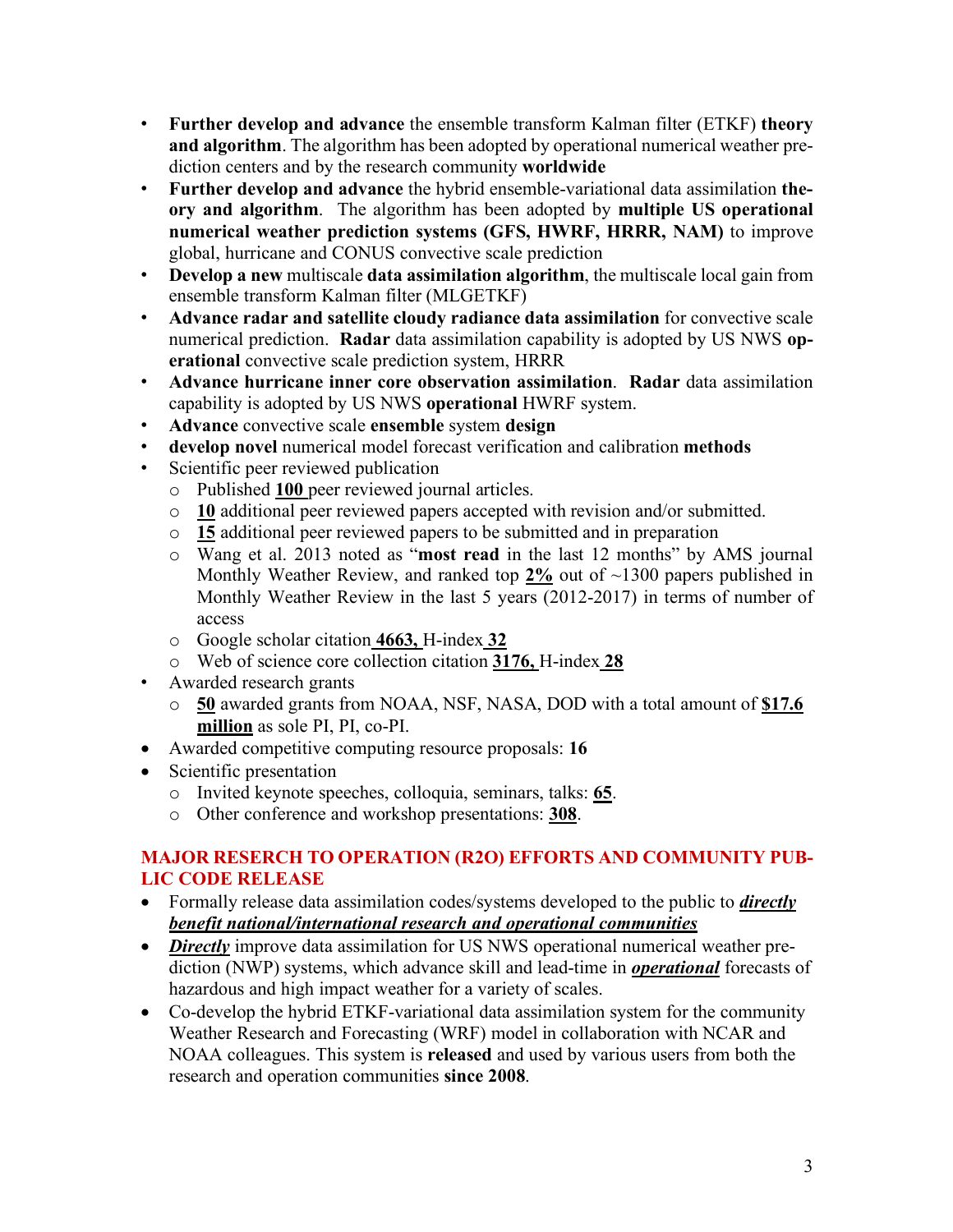- Lead OU portion of the effort during the multi-institution (including NOAA NCEP, NOAA ESRL, NASA) collaboration on the development and testing of the Hybrid data assimilation system for US NWS' operational Global Modeling System (GFS) under the support of THORPEX. The system became operational at NCEP beginning 2012. **"***This data assimilation upgrade represents the biggest improvement in U.S. weather and climate forecasting in a decade"***,** said by Louis Uccellini, Director of the National Weather Service (NWS) in a press release.
- Co-lead the data assimilation team in US National Oceanic and Atmospheric Administration (NOAA) Hurricane Forecast Improvement Program (HFIP) in developing and implementing the Hybrid data assimilation system in the US National Weather Service (NWS) convection-allowing hurricane prediction system HWRF. *The system is implemented operationally at NWS for operational convection allowing hurricane prediction beginning the 2017 hurricane season.*
- Develop the ground based radar data assimilation in operational HWRF and *the radar data assimilation capability is implemented operationally in HWRF beginning the 2020 hurricane season in collaboration with NCEP and AOML*
- Develop ensemble/hybrid data assimilation system for convective scale radar data assimilation for US National Weather Service (NWS) regional convection allowing prediction systems including NAM CONUS (North American Mesoscale Model Continental US), HRRR (High Resolution Rapid Refresh) and experimental WoF (Warn On Forecast) systems in collaboration with NOAA/NCEP, NOAA/ESRL and NOAA/NSSL colleagues. *The radar DA development is implemented in operational HRRR beginning 2020 in collaboration with ESRL*.
- **Real time demonstration** of the new convection allowing radar DA and ensemble forecast system during the NOAA Hazardous Weather Testbed (HWT) Spring Forecast Experiment (SFE), 2017-2019, 2021

# **ADVISING, MENTORING, TEACHING, AND OUTREACH**

- University of Oklahoma (OU) postdocs advised: **19**
- OU M.S. students advised: **16**
- OU Ph.D. students advised: **13**
- Undergraduate student research advised: **4**
- International visiting graduate students advised: **5**
- Other OU graduate student committees (not chair) served on: **48**
- Students directly advised have won **27** various AMS **awards**, national fellowship, OU dissertation and publication awards, academic performance awards etc.
- Advise students and postdocs to **write lead-author papers** (**66** published peer reviewed papers are student/postdoc lead authors)
- **Supervise postdocs** and early career scientists **to develop awarded lead PI and Co-PI proposals**
- Develop a **new** OU graduate **class** on data assimilation and teach undergraduate atmospheric dynamics since 2009
- **High** student **evaluation** on both undergraduate and graduate classes taught
- **Mentor** of OU **female** tenure track **faculty**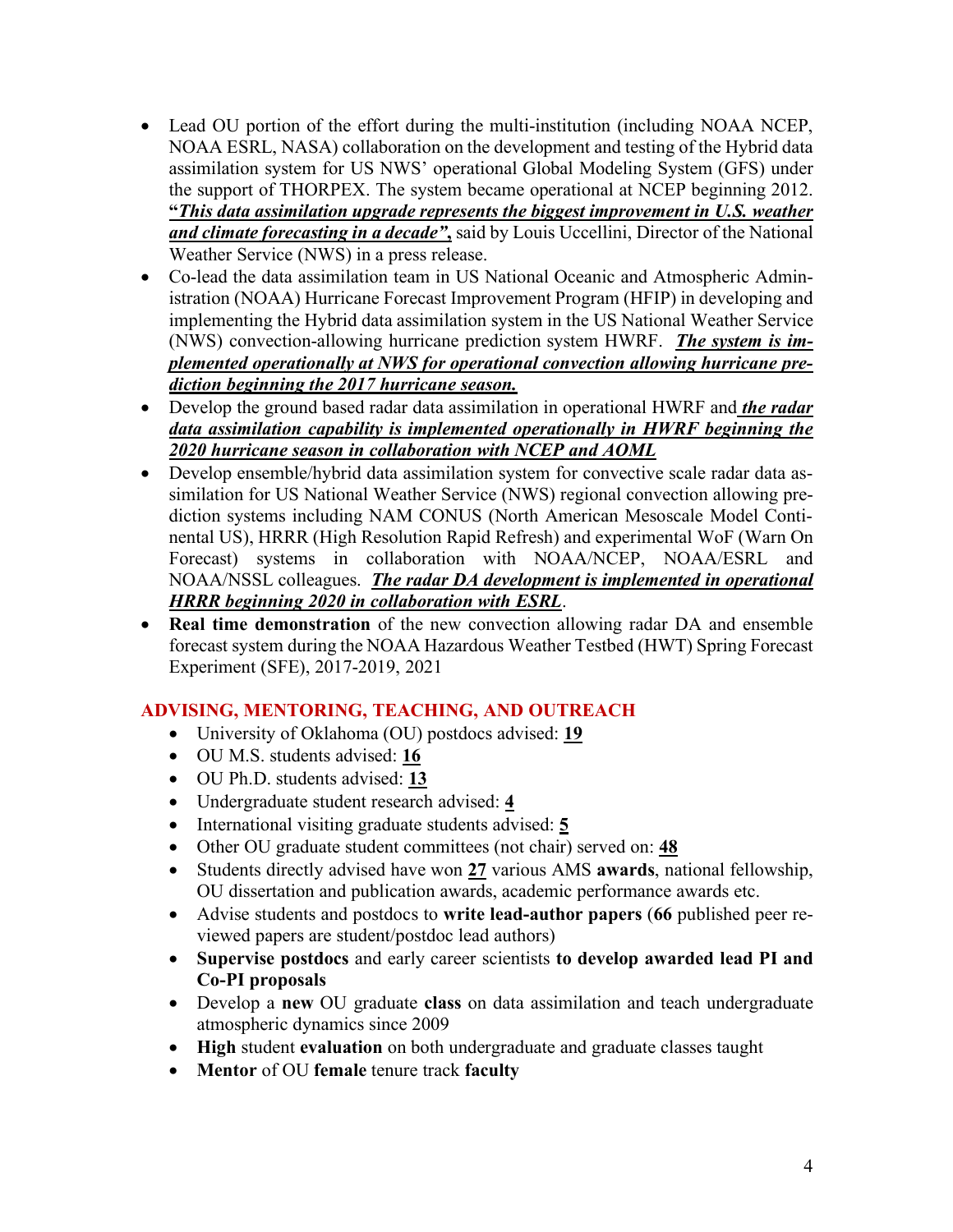- **Provide** professional career development **advices to** Penn State **female graduate students**
- OU undergraduate academic advising: 2009-present
- Teach middle school and high school students numerical weather prediction and data assimilation through the National Weather Center (NWC) **outreach** program

# **MAJOR COMMUNITY SERVICE, LEADERSHIP AND PROFESSIONAL AC-TIVITIES**

#### *Community scientific leadership*

- Serves as **lead or member** of **17 international and national** scientific committee, team, advisory board. **Recent highlights** include:
	- o Invited to co-lead the observation and data assimilation task team to perform **yearlong Congress mandated Priorities for Weather Research (PWR) study** to advise Congress on how to invest the US weather research, forecasting and enterprise for the next decade. The study resulted in a published 119-page report https://sab.noaa.gov/wp-content/uploads/2021/12/PWR-Report\_Final\_12-9- 21.pdf, 2021
	- o **AMS** (American Meteorological Society) **STAC** (Scientific and Technological Activities Commission) committee on Probability and Statistics, 2021-present
	- o Invited advisory board, "German Programme of Fusion of Radar Polarimetry and Numerical Atmospheric Modelling Towards an Improved Understanding of Cloud and Precipitation Processes", 2021-present
	- o Co-lead the data assimilation team in US National Oceanic and Atmospheric Administration (NOAA) Hurricane Forecast Improvement Program (HFIP) (2012 present)
	- o World Meteorological Organization (WMO) World Weather Research Program (WWRP) Predictability, Dynamics, and Ensemble Forecasting working group (2020-present)
	- o US Unified Forecast System (UFS) Strategic Implementation Planning (SIP) working groups for data assimilation, convection allowing modeling, verification, and ensemble (2017-present)
	- o UCAR Developmental Testbed Center (DTC) Science Advisory Board (2017-Present)

#### *Leadership and professional activities for international and national conferences, symposia, workshops*

#### **Symposium to advise US Congress on 10-year US weather enterprise priority**

• Co-organizer and co-lead, Symposium of 10-year priorities for weather research: Observation and data assimilation, 2021

#### **AMS (American Meteorological Society)**

• **AMS conference organizing and leadership** roles: